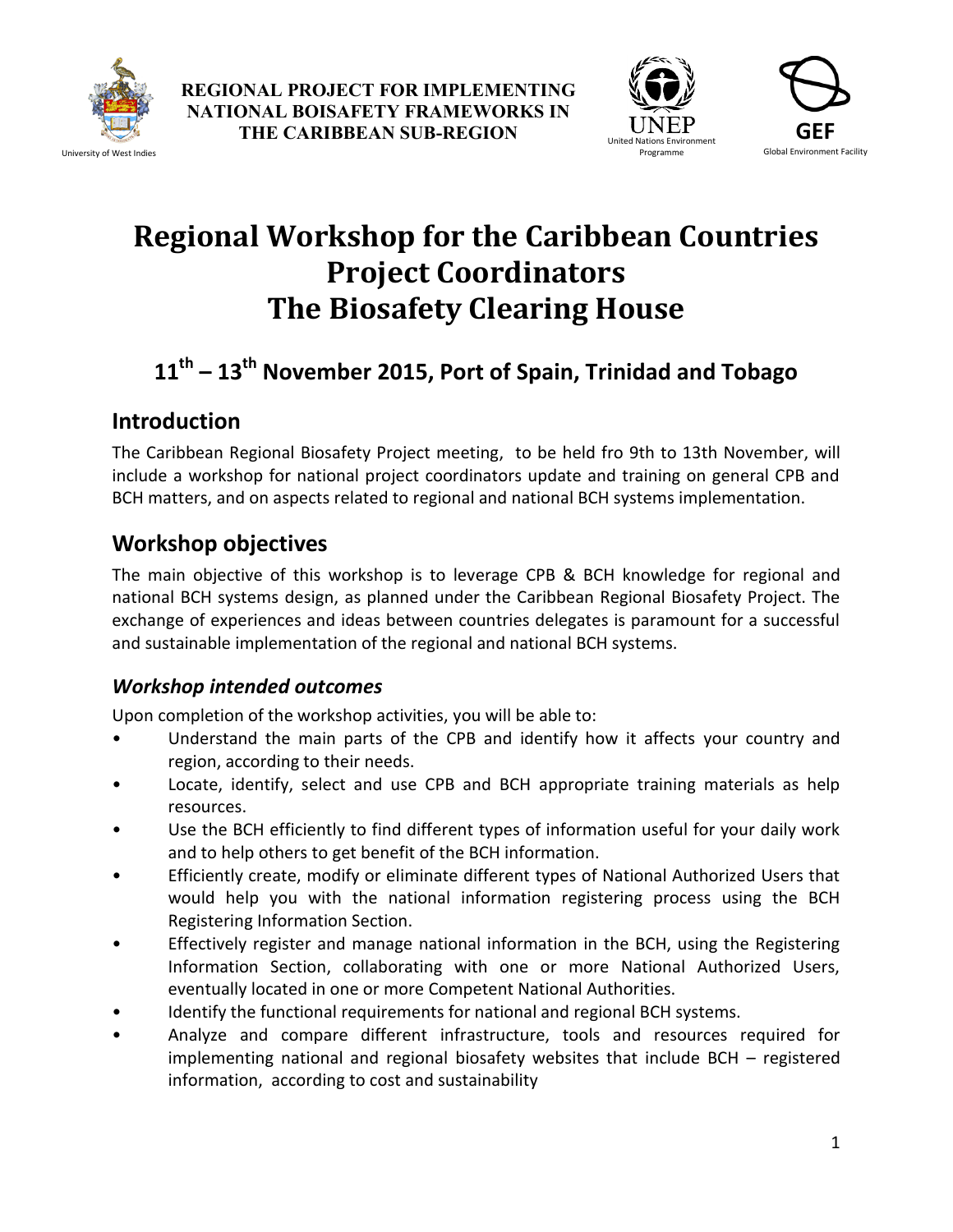

**REGIONAL PROJECT FOR IMPLEMENTING NATIONAL BOISAFETY FRAMEWORKS IN THE CARIBBEAN SUB-REGION** UNLE



## **Workshop Agenda**

### *DAY 1 – Introduction and Regional Experiences, Overview of IMP project and BCH in the Region, Introduction to CPB and BCH.*

#### **Morning**

- **0900** Opening.
- Introduction to the Workshop, objectives, presentation of facilitators, participant's expectations.
- Presentation of the Regional Biosafety Project BCH component,
- Presentation of delegates of Participating Countries about the current situation of their countries, National Biosafety Framework and national BCH projects. What do participating countries expect from the Regional Biosafety Clearinghouse?
- Presentation and analysis of regional information registered in the BCH.

#### **Afternoon**

- Introduction to the Cartagena Protocol; obligations of the parties for the compliance of the Cartagena Protocol. Updates and news on the CPB and the BCH.
- Introduction to the BCH. First introduction of Options for national participation & national BCH building.

## *DAY 2 – using the BCH for daily tasks, registering information, National Authorized Users management, common formats, national / regional BCH*

#### **Morning**

- Finding information with the help of the BCH.
- Complying with CPB obligations: registering information in the BCH
- Review of functions, tasks and responsibilities of the BCH National Focal Point
- The BCH Management Centre: NAU management, Registering National information and Common Formats review
- Group photo.

#### **Afternoon**

- Team work: registering information in the BCH
- Revision of available common formats and their application to national internal decision-taking processes..
- Options for regional and national participation. Advantages and requirements of each of them. SCBD Hermes and Ajax tools.
- Regional and National BCH / biosafety websites requirements